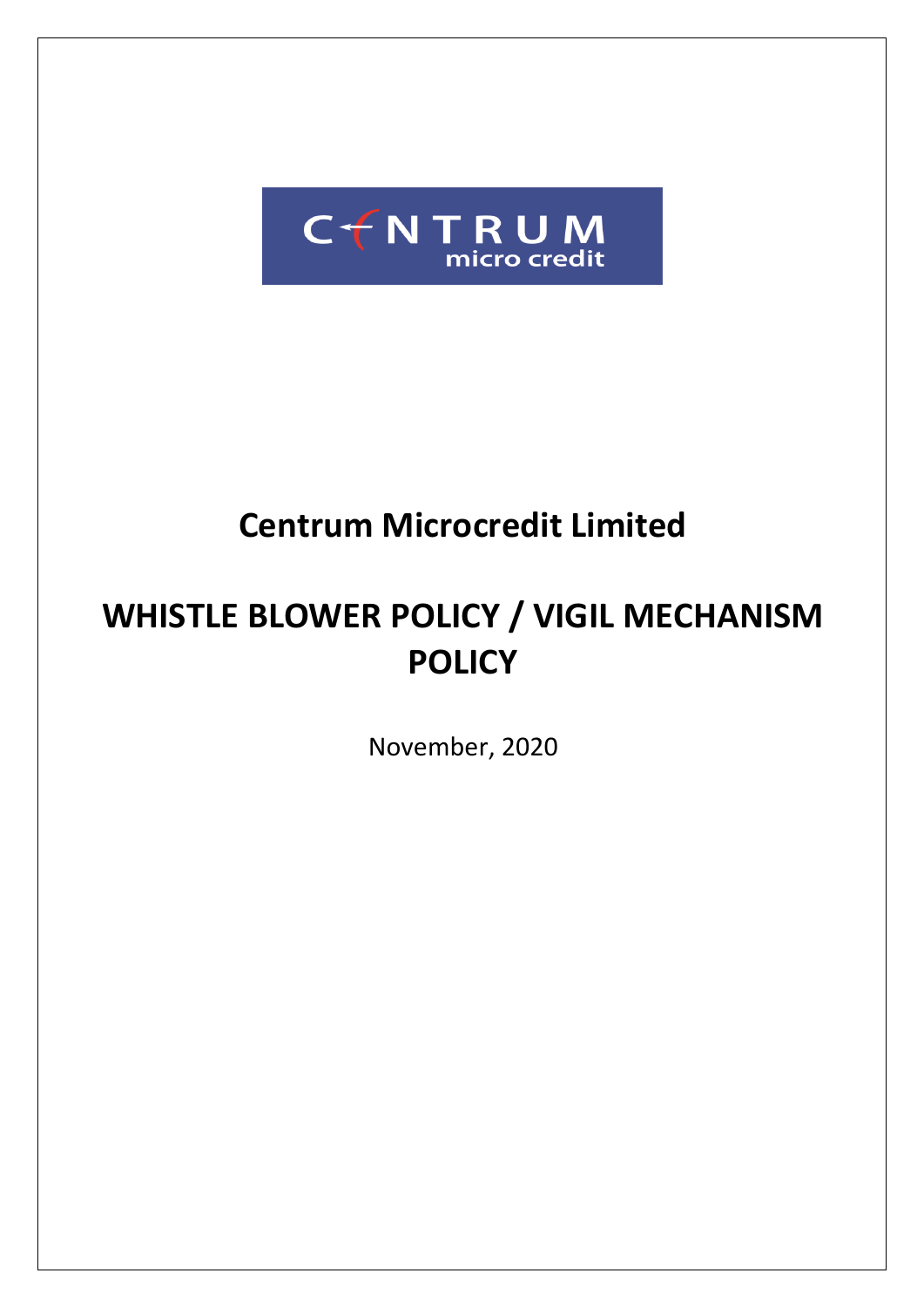

## **Table of Contents**

| 2.              |  |
|-----------------|--|
| $\mathbf{3}$    |  |
| 4               |  |
| 5               |  |
| 6               |  |
| $\overline{7}$  |  |
| 8               |  |
| 9               |  |
| 10 <sup>°</sup> |  |
| 11              |  |
|                 |  |
| 13 <sup>7</sup> |  |
|                 |  |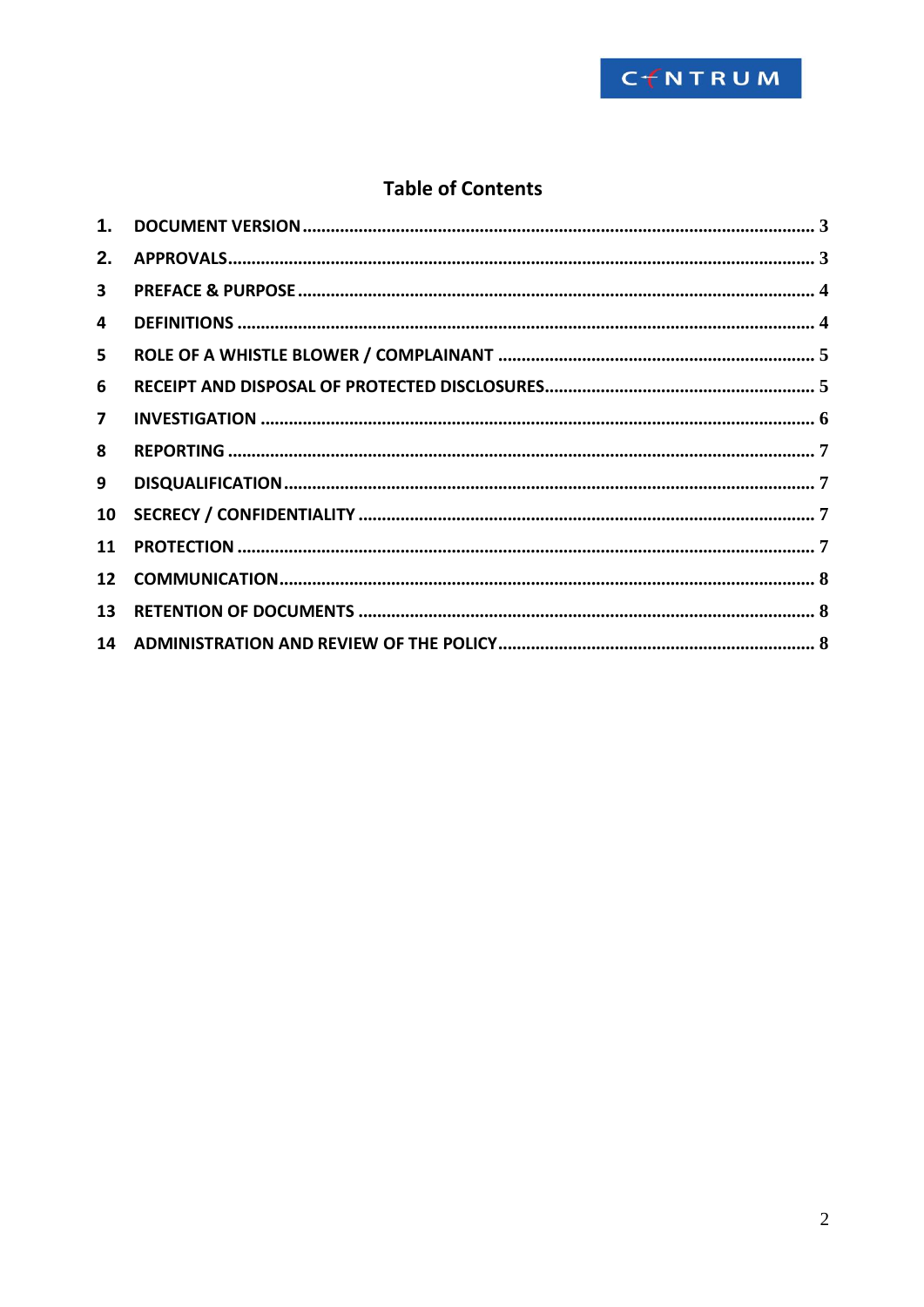

## <span id="page-2-0"></span>**1. DOCUMENT VERSION**

| <b>Title</b>            | WHISTLE BLOWER POLICY / VIGIL MECHANISM POLICY |  |  |
|-------------------------|------------------------------------------------|--|--|
| Author                  | Compliance/ Secretarial                        |  |  |
| <b>Document version</b> | <b>Version date</b>                            |  |  |
| Version 1               | July, 2018                                     |  |  |
| Version 2               | October, 2018                                  |  |  |
| Version 3               | November, 2019                                 |  |  |
| Version 4               | November, 2020                                 |  |  |

### <span id="page-2-1"></span>**2. APPROVALS**

### Version 4.0

| <b>Name</b>                      | Signature (or minutes of approval<br>details) | Date |
|----------------------------------|-----------------------------------------------|------|
| Compliance / Secretarial         |                                               |      |
| Prashant Thakker - ED & CEO      |                                               |      |
| <b>Risk Management Committee</b> |                                               |      |
| <b>Audit Committee</b>           |                                               |      |
| <b>Board of Directors</b>        |                                               |      |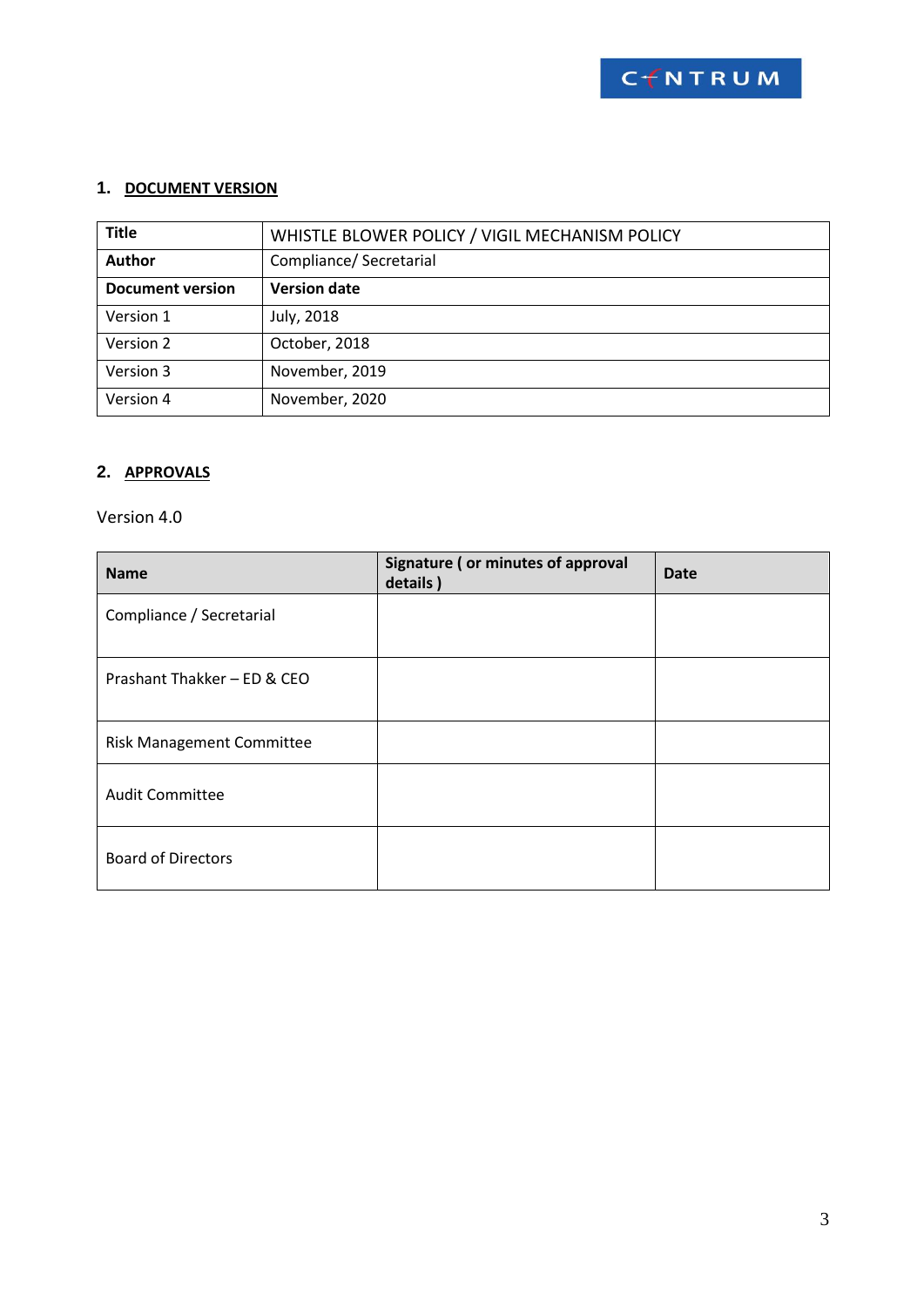#### <span id="page-3-0"></span>**3 PREFACE & PURPOSE**

This Policy seeks to define and establish the mechanism for employees, Directors and stakeholders of Centrum Microcredit Private Limited ('hereinafter referred to as the 'the Company') on the framework for reporting instances of unethical/ improper conduct and actioning suitable steps to investigate and correct the same.

It provides a channel to the employees to report to the management concerns about misuse or abuse of authority, fraud or suspected fraud, violation of Company/ Group's rules or policies or codes, manipulations, negligence causing danger to public health and safety, misappropriation of monies, and other matters or activity on account of which the interest of the Company is affected. The mechanism provides for adequate safeguards against victimization of employees to avail of the mechanism and also provides for direct access to the Chairperson of the Audit Committee in exceptional cases.

This neither releases employees from their duty of confidentiality in the course of their work nor can it be used as a route for raising malicious or unfounded allegations against people in authority and / or colleagues in general.

The purpose of the Whistle Blower Policy is as follows:

- To encourage the employees and other parties to report unethical behaviors, malpractices, wrongful conduct, fraud, violation of the Company's policies & values, violation of law by any employee of the Company without any fear of retaliation.
- To build and strengthen a culture of transparency and trust within the organization.

#### <span id="page-3-1"></span>**4 DEFINITIONS**

**4.1. "Alleged wrongful conduct"** shall mean violation of law, infringement of the Company's/ Group's rules or policies or codes, misappropriation of monies, actual or suspected fraud, substantial and specific danger to public health and safety or abuse of authority".

**4.2.** "**Audit Committee"** means a Committee constituted by the Board of Directors of the Company.

**4.3. "Board**" means the Board of Directors of the Company.

**4.4.** "**Company"** means the Centrum Microcredit Private Limited and all its offices.

**4.5. "Employee**" means all the present employees and Whole Time Directors of the Company.

**4.6.** "**Chief Vigilance Officer (CVO)"** is the Nodal officer of the Company nominated by the Board of Directors of the Company to receive Protected Disclosures from Whistle Blowers, maintaining records thereof, placing the same before the Audit Committee and informing the Whistle Blower the result thereof.

**4.7.** "**Protected Disclosure"** means a concern raised by an employee or group of employees of the Company, through a written communication and made in good faith which discloses or demonstrates information about an unethical or improper activity. However, the Protected Disclosures should be factual and not speculative or in the nature of an interpretation / conclusion and should contain as much specific information as possible to allow for proper assessment of the nature and extent of the concern.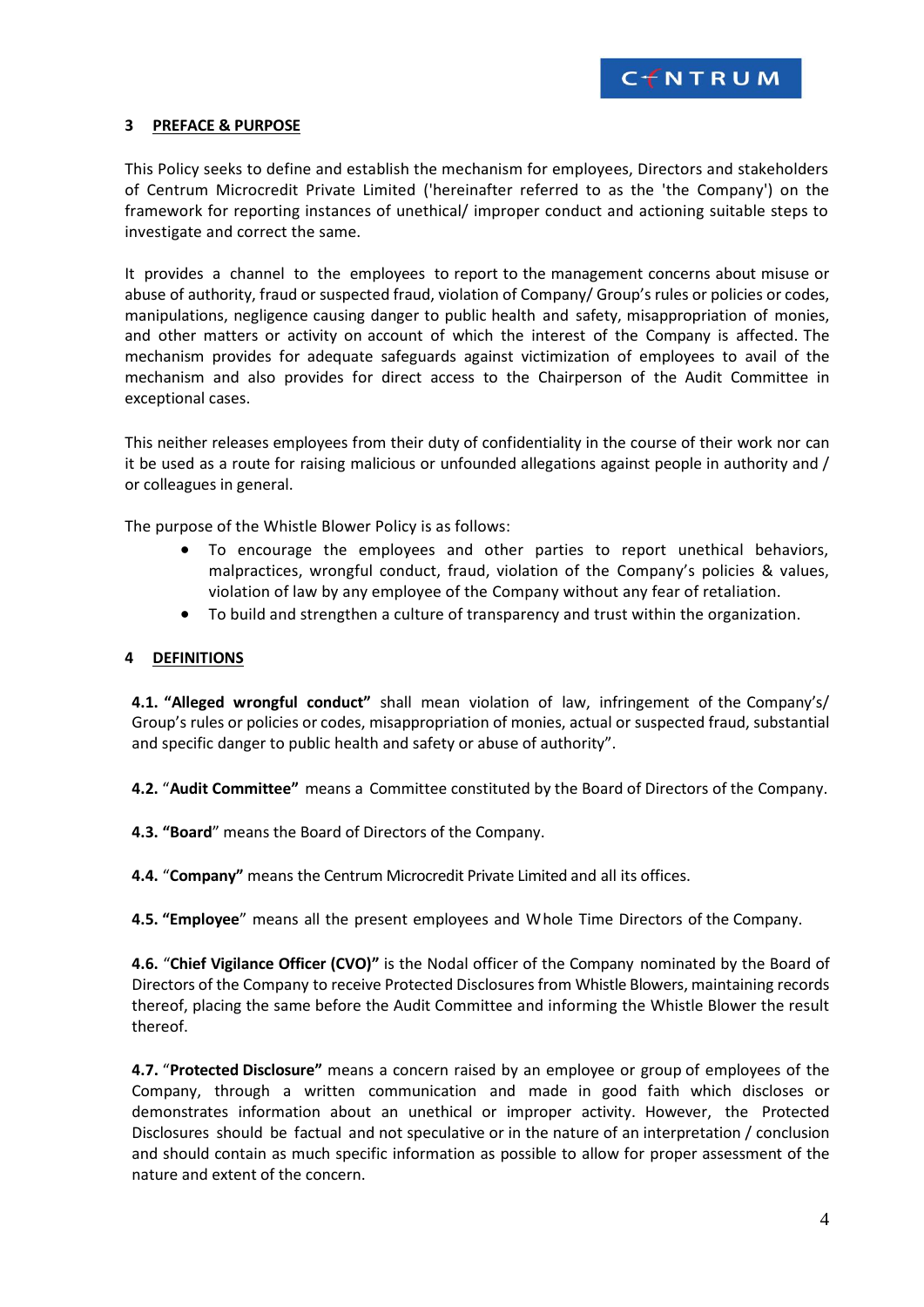**4.8 "Subject"** means a person or group of persons against or in relation to whom a Protected Disclosure is made or evidence gathered during the course of an investigation.

**4.9 "Whistle Blower"** is an employee or group of employees who make a Protected Disclosure under this Policy.

**4.10 "Designated Director"** means any person nominated by the Board of Directors of the Company to address the complaints/ grievances against the Chief Vigilance Officer.

#### <span id="page-4-0"></span>**5 ROLE OF A WHISTLE BLOWER / COMPLAINANT**

The Whistle Blower's role is that of reporting party with reliable information. They are not required to act as investigators nor would determine the appropriate or remedial action. They should also not act nor participate in any investigation activities unless warranted otherwise. Details of Whistle Blower will not be disclosed and will remain confidential at all times to the extent possible and permitted under law.

#### <span id="page-4-1"></span>**6 RECEIPT AND DISPOSAL OF PROTECTED DISCLOSURES**

- a) For the purpose of implementation of the Policy, the Group General Counsel shall act as the Chief Vigilance Officer (CVO).
- b) Protected Disclosures should be reported in writing/email immediately to the CVO–at Level-8, Centrum House, Vidyanagari Marg, C.S.T. Road, Kalina, Santacruz (East), Mumbai – 400 098 or at e-mail id[: vigilance@centrum.co.in](mailto:vigilance@centrum.co.in)
- c) The Protected Disclosure should be submitted in a closed and secured envelope, duly signed by the Whistle Blower and should be super scribed as "Protected Disclosure under the Whistle Blower Policy". If sent through email the same should be the subject line.
- d) Anonymous / Pseudonymous disclosure shall not be entertained by the Chief Vigilance Officer and will be dealt with as deemed fit.
- e) Protected Disclosure against the CVO should be addressed to the Designated Director at Level 9, Centrum House, Vidyanagari Marg, C.S.T. Road, Kalina, Santacruz (East), Mumbai- 400 098. For the purpose of this Policy, Executive Chairman of Centrum Capital Limited shall act as Designated Director.
- f) The Protected Disclosure against the Designated Director should be addressed to the Chairperson of the Audit Committee at:

To, The Chairperson of the Audit Committee Centrum Microcredit Private Limited Level 8, Centrum House, Vidyanagari Marg, C.S.T. Road, Kalina, Santacruz (East), Mumbai- 400 098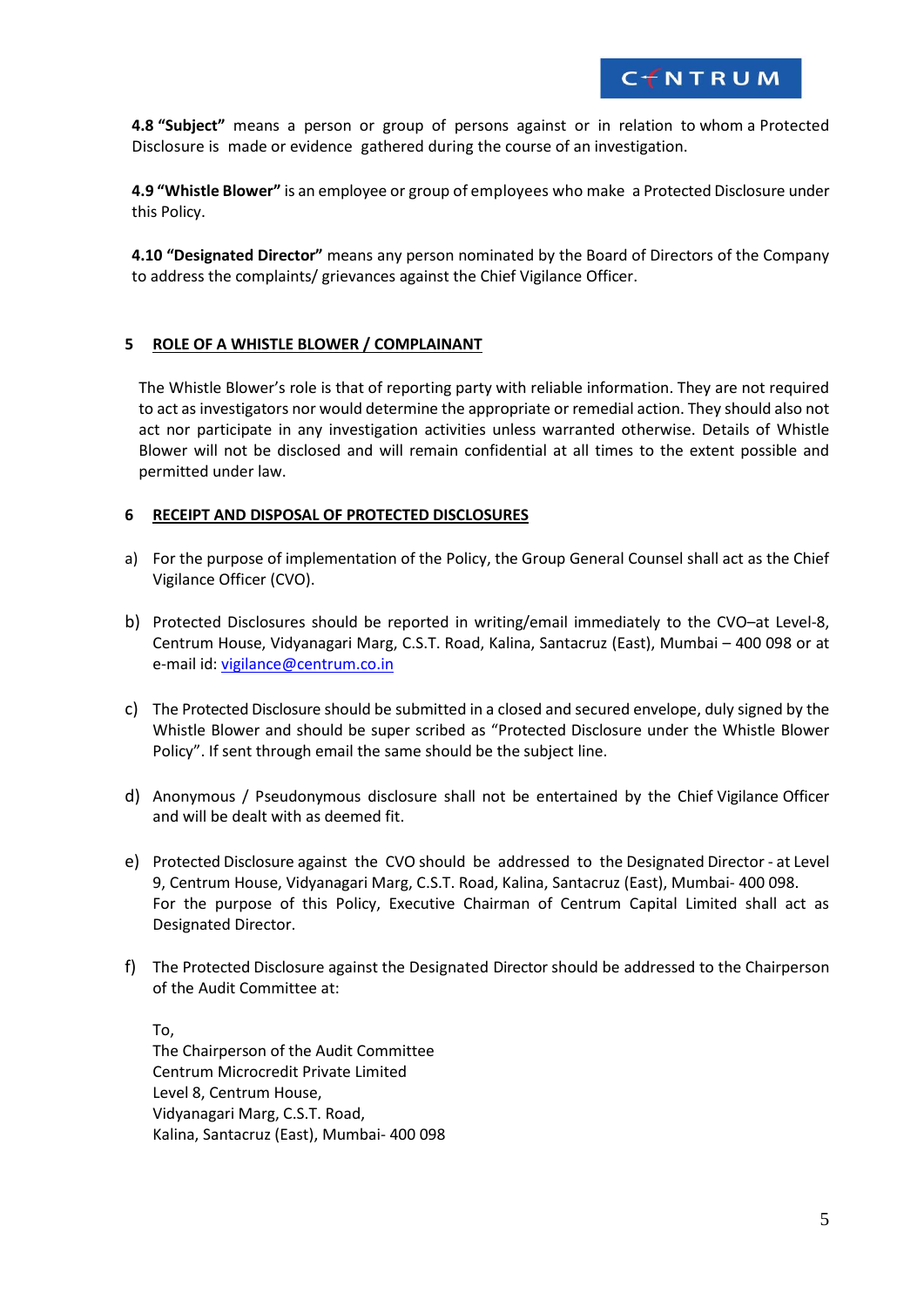g) In exceptional cases, where the Whistle Blower is not satisfied with the outcome of the investigation and the decision, he/ she can make a direct appeal to the Chairperson of the Audit Committee by way of a letter addressed to the Chairperson of the Audit Committee.

CTNTRUM

- h) On receipt of the Protected Disclosure, the CVO / Designated Director / Chairperson of the Audit Committee (as the case may be) shall make a record of the Protected Disclosure and also ascertain from the Whistle Blower whether he/ she was the person who made the Protected Disclosure or not before referring the matter to the Audit Committee for further appropriate investigation and needful action. The record will include:
	- $\triangleright$  Brief facts:
	- $\triangleright$  Whether the same Protected Disclosure was raised previously by anyone, and if so, the outcome thereof;
	- $\triangleright$  Whether the same Protected Disclosure was raised previously on the same subject;
	- $\triangleright$  Details of actions taken by Chief Vigilance Officer/ Designated Director/ Chairperson of the Audit Committee for processing the complaint.
	- $\triangleright$  Findings of the Audit Committee;
	- $\triangleright$  The recommendations of the Audit Committee / other action(s).
- i) The Audit Committee if deems fit may call for further information or particulars from the Whistle Blower.

#### <span id="page-5-0"></span>**7 INVESTIGATION**

- a) All Protected Disclosures under this Policy will be recorded and thoroughly investigated in a reasonable time frame. The CVO/ Designated Director/ Chairperson of the Audit Committee (AC) may investigate and may at its discretion consider involving any other officials/ agencies.
- b) The decision to conduct an investigation by itself is not an accusation and is to be treated as a neutral fact-finding process.
- c) Subject(s) will normally be informed in writing of the allegations at the outset of a formal investigation and have opportunities for providing their inputs during the investigation, based on additional information sought by the investigator.
- d) Subject(s) shall have a duty to co-operate with the Chief Vigilance Officer/ Designated Director/ Chairperson of the Audit Committee o r any of the Officers appointed by it in this regard to the extent that such cooperation will not compromise self-incrimination protections available under the applicable laws.
- e) Subject(s) have a responsibility not to interfere with the investigation. Evidence shall not be withheld, destroyed or tampered with and witness shall not be influenced, coached, threatened or intimidated by the subject(s).
- f) Subject(s) have a right to be informed of the outcome of the investigations and the disciplinary measures may include the following:
	- $\triangleright$  Oral or written censure
	- $\triangleright$  Suspension from duty with pay, reduced pay, without pay
	- $\triangleright$  Restrictions on access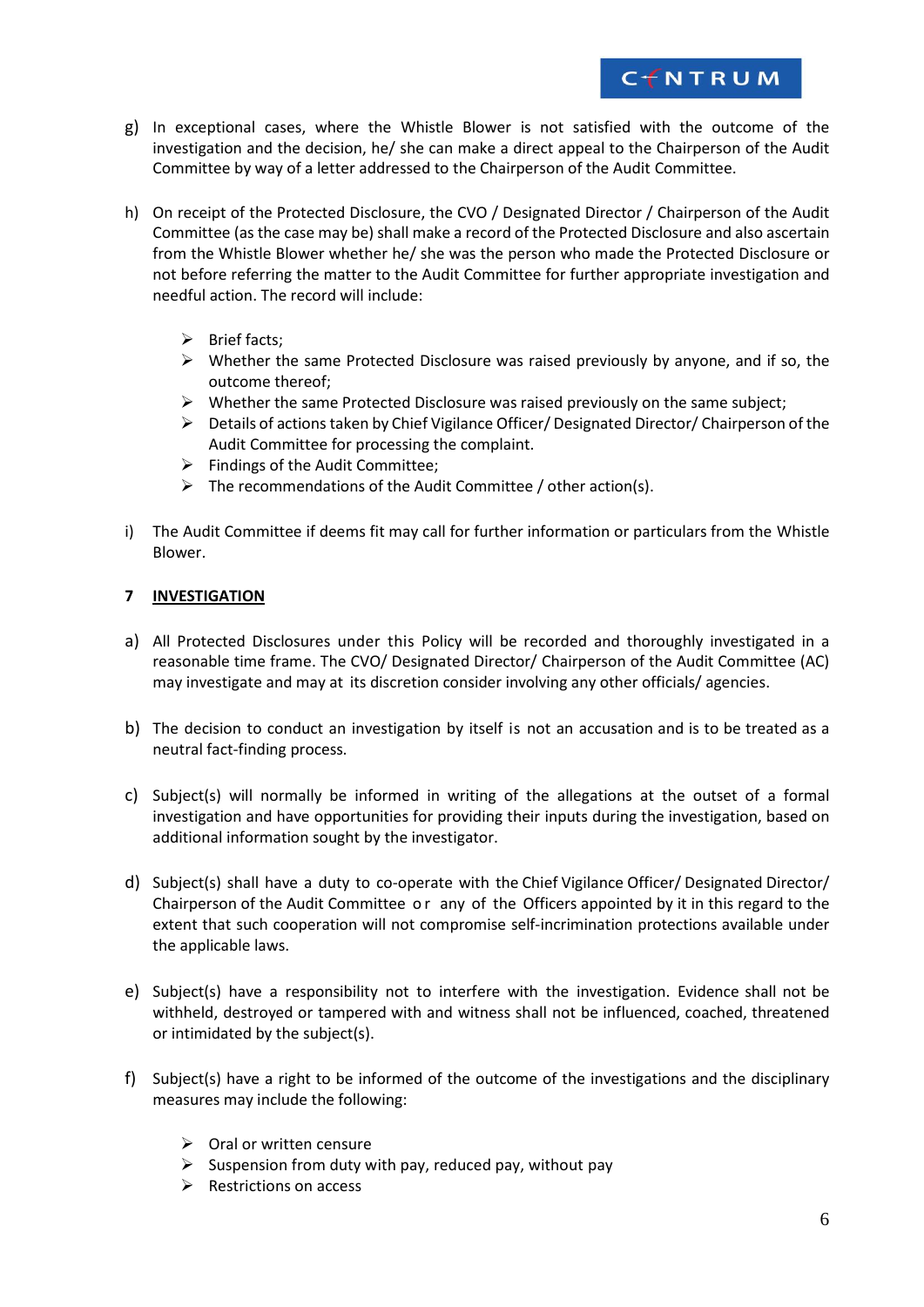

- $\triangleright$  Removal of privileges or benefits
- $\triangleright$  Reassignment
- $\triangleright$  Assignment to lower position
- $\triangleright$  Reduction in future pay
- $\triangleright$  Ineligibility for promotion for a period
- $\triangleright$  Termination of appointment
- $\triangleright$  Legal action
- g) The investigation shall be completed normally within 90 days of the receipt of the Protected Disclosure and is extendable by such period as the Audit Committee deems fit and as applicable.
- h) The investigating team has the right to access personnel information, other records and documents, and may consult with persons who are believed to have knowledge or information that may assist in the resolution of issues and questions raised. Any staff member known to have knowledge and approached by the investigator has a duty to cooperate, unless the staff member has shown sufficient reason to justify failure to cooperate. Failure or refusal to cooperate unless for an acceptable reason may subject the staff member to proceedings.
- i) CVO/Director may place the Subject and any other staff member who is approached by the investigator, on administrative leave. The Subject will be informed in writing of the decision, duration and reason for the decision.

#### <span id="page-6-0"></span>**8 REPORTING**

A quarterly report with number and nature of complaints received under the Policy (if any) and their outcome shall be placed before the Audit Committee.

#### <span id="page-6-1"></span>**9 DISQUALIFICATION**

A Whistle Blower who makes false allegations of unethical & improper practices or about wrongful conduct of the subject to the Chief Vigilance Officer or the Designated Director or to the Audit Committee shall be subject to appropriate disciplinary action in accordance with the rules, procedures and policies of the Company.

#### <span id="page-6-2"></span>**10 SECRECY / CONFIDENTIALITY**

The Whistle Blower, Chief Vigilance Officer, Members of Audit Committee, the Subject and everybody involved in the process shall:

- $\triangleright$  Maintain confidentiality of all matters under this Policy
- $\triangleright$  Discuss only to the extent or with those persons as required under this Policy for completing the process of investigations.
- $\triangleright$  Not keep the papers unattended anywhere at any time.
- $\triangleright$  Keep the electronic mails / files under strict confidence.

#### <span id="page-6-3"></span>**11 PROTECTION**

a) No unfair treatment will be meted out to a Whistle Blower by virtue of his/ her having reported a Protected Disclosure under this Policy. The Company, as a policy, condemns any kind of discrimination, harassment, victimization or any other unfair employment practice being adopted against Whistle Blowers. Complete protection will, therefore, be given to Whistle Blowers